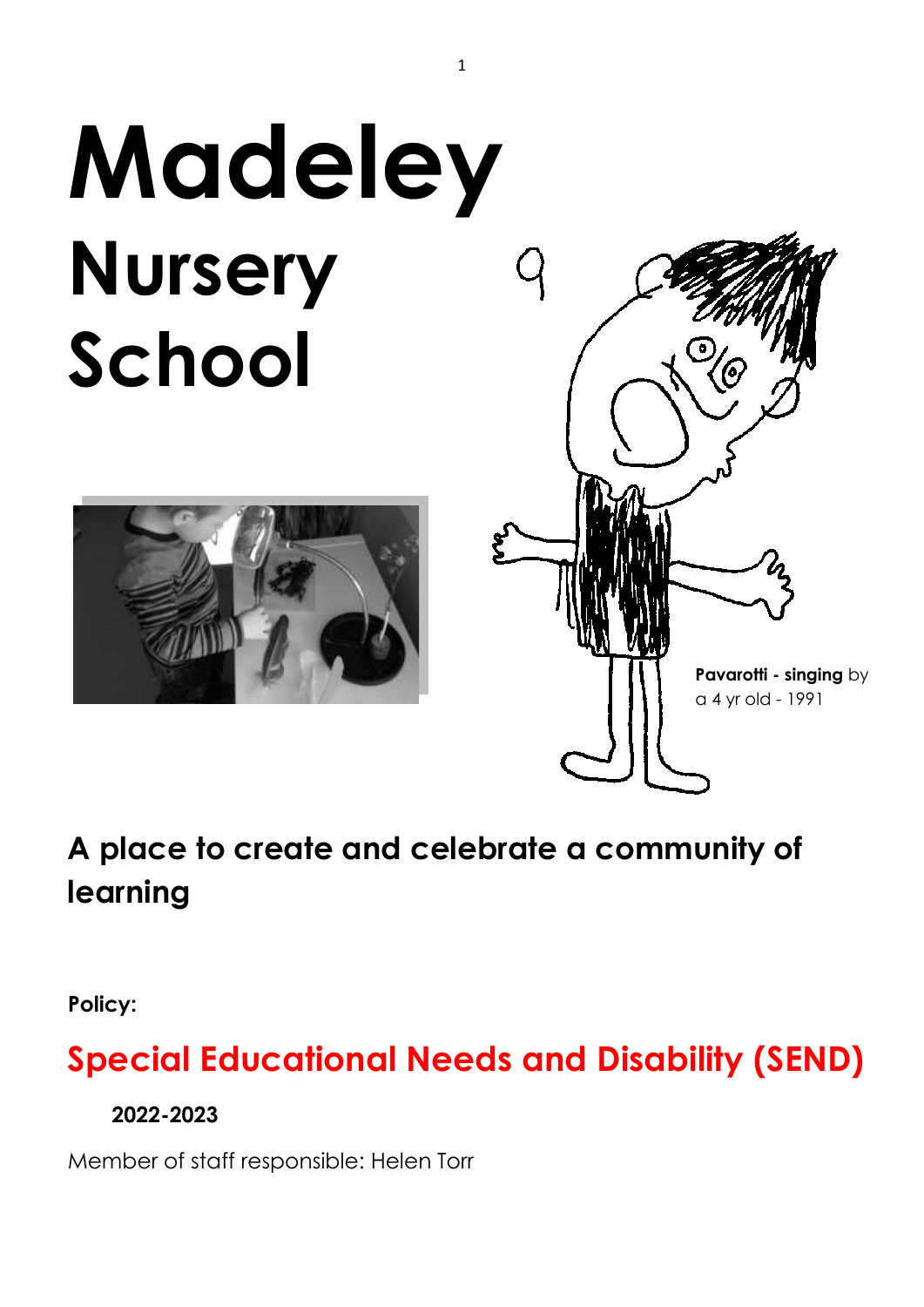*'Our vision for children with special educational needs and disabilities is the same as for all children and young people – that they achieve well in their early years, at school and in college, and lead happy and fulfilled lives.'* **[Special Educational Needs and Disabilities Code of Practice January](file://///taw.org.uk/zone1/shared/taw106workgroup/Policies/H&S%20&%20Welfare%20Policies/equalities,%20disability%20SEN/From%20the%20Parliamentary%20Under-Secretary%20of%20State%20for%20Health%20and%20the%20Parliamentary%20Under-Secretary%20of%20State%20for%20Children%20and%20Families) 2015**

**The EYFS curriculum advocates that:** 

*'Throughout the early years, if a child's progress in any prime area gives cause for concern, practitioners must discuss this with the child's parents and/or carers and agree how to support the child. Practitioners must consider whether a child may have a special educational need or disability which requires specialist support. They should link with, and help families to access, relevant services from other agencies as appropriate.' EYFS: Statutory guidance 2012* 

**Parental Involvement:** 

*"Parents have statutory rights to contribute to the decision making process about their child's education including in relation to assessments of SEND, provision for SEND, and the way that support is provided for SEND. Young people over 16 also have these rights". SEND [Code of practice January 2015.](https://www.gov.uk/government/uploads/system/uploads/attachment_data/file/398815/SEND_Code_of_Practice_January_2015.pdf)*

#### **Definitions of SEND:**

A child or young person has SEND if they have a learning difficulty or disability which calls for special educational provision to be made for them.

A child of compulsory school age or a young person has a learning difficulty or disability if they: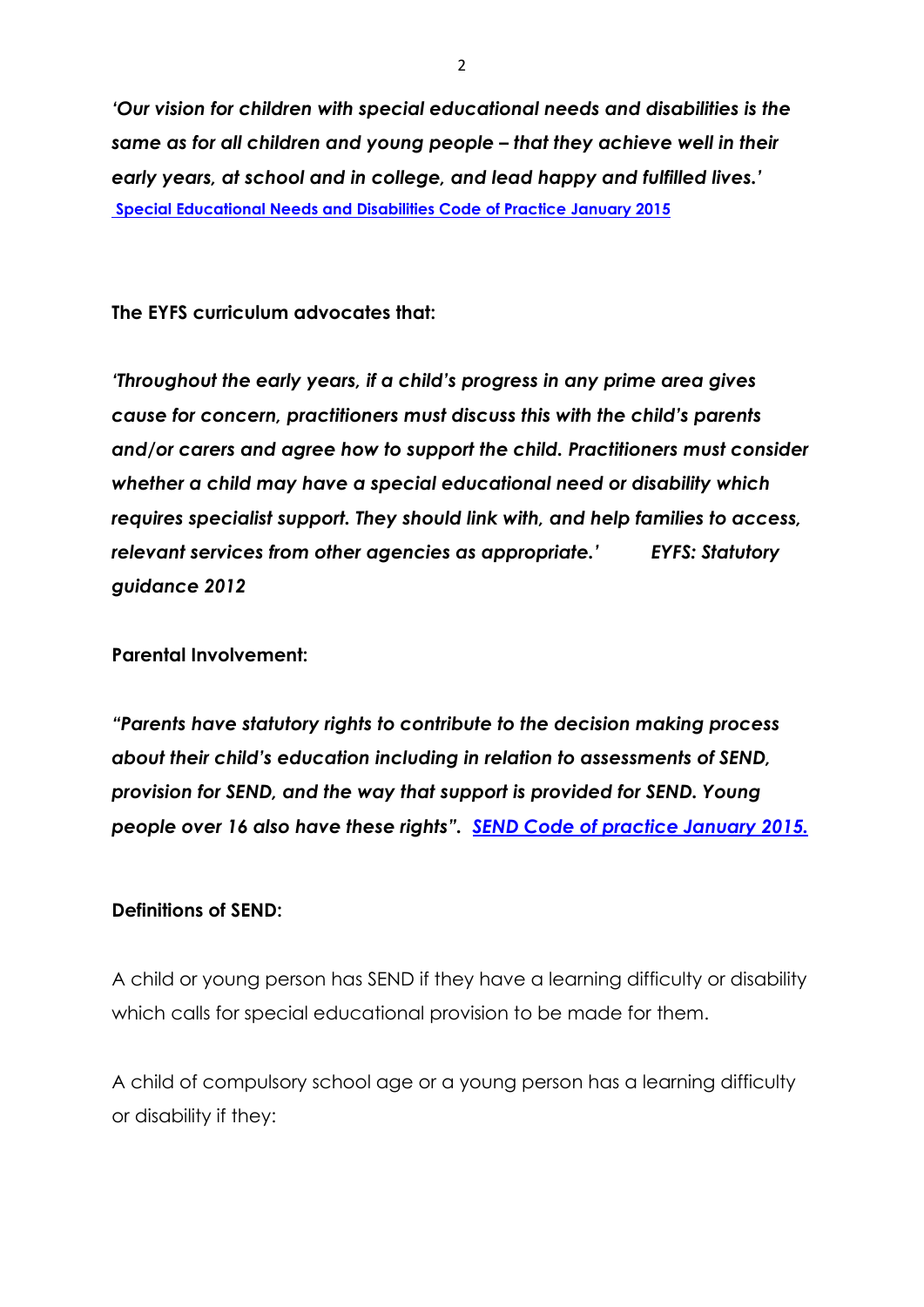- has a significantly greater difficulty in learning than the majority of others of the same age, or
- has a disability which prevents or hinders him or her from making use of facilities of a kind generally provided for others of the same age in mainstream schools or mainstream post-16 institutions For children aged two or more, special educational provision is educational or training provision that is additional to or different from that made generally for other children or young people of the same age by mainstream schools, maintained nursery schools, mainstream post-16 institutions or by relevant early years providers (Section 20 Children and Families Act 2014).

"The definition of disability in the Equality Act includes children with long term health conditions such as asthma, diabetes, epilepsy, and cancer. Children and young people with such conditions do not necessarily have SEN, but there is a significant overlap between disabled children and young people and those with SEN. Children and young people may therefore be covered by both SEN and disability legislation."

# SEND [code of Practice \(January 2015\)](https://assets.publishing.service.gov.uk/government/uploads/system/uploads/attachment_data/file/398815/SEND_Code_of_Practice_January_2015.pdf)

#### **Our Aims**

In order to promote inclusivity, Madeley nursery will aim to ensure that every child:

- Has access to a broad, balanced and relevant accessible curriculum.
- Has a positive approach which builds on their strengths and takes into account their wishes appropriate to their age and understanding;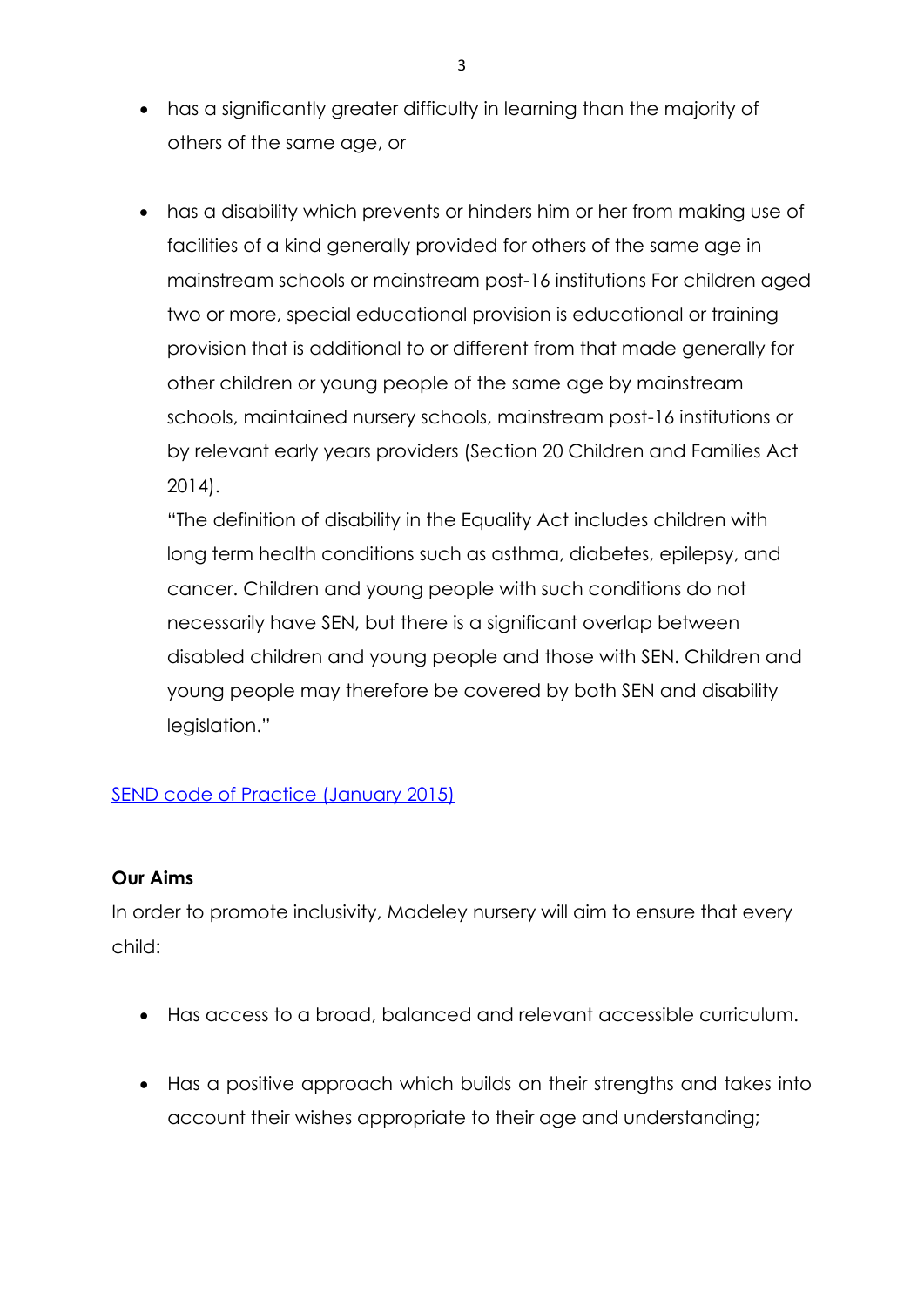- Where Special Educational Needs and/or Disability (SEND) are known, have their needs met.
- With special educational needs engage in all activities and are fully included;

#### **At Madeley Nursery School we aim to:**

- Offer a broad and balanced curriculum for all children based on our deeply held [principles](http://www.madeleynurseryschool.co.uk/view/values)
- Observe and reflect on the individual needs of children, enabling early identification of special educational needs and therefore early intervention.
- Have a positive approach which builds on a child's strengths and takes into account their wishes appropriate to their age and understanding.
- Have systems and strategies which are effective and flexible in response to changing needs.
- Ensure that all children with special educational needs engage in all activities and are fully included.
- Work in partnership with any outside agencies involved.

# **The Governing Body**

The Governing Body will be kept fully informed about the SEND provision and Policy updates through the Full Governor and General Purpose Committee meetings. At Madeley Nursery School the Governor with particular responsibility for SEND is Helen Beale.

The Code of Practice states that is the governing body's responsibility to make sure that:

• they are fully informed in developing and monitoring the school's Special Educational Needs policy;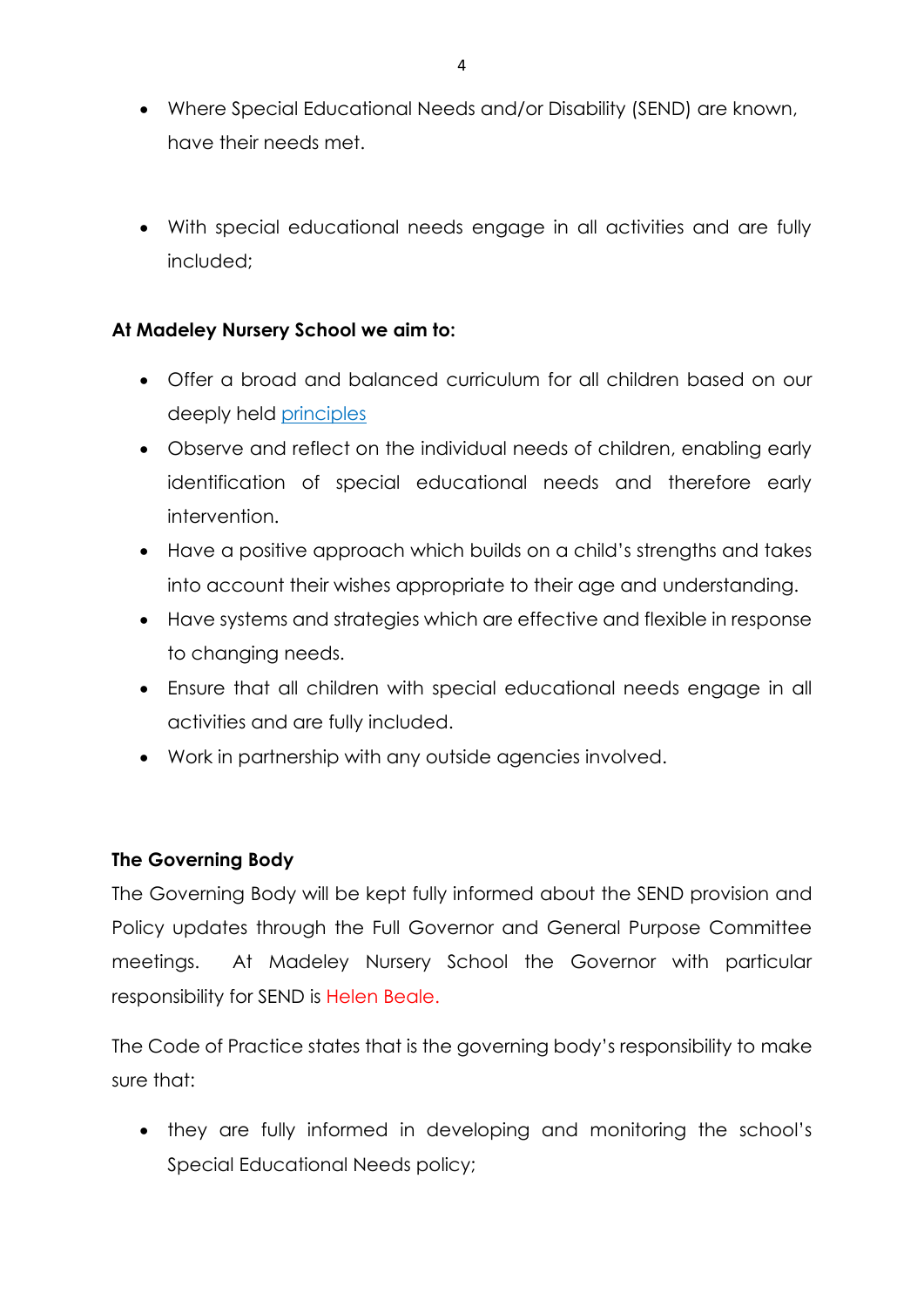- all governors are up-to-date and knowledgeable about the school's SEND provision, including how funding, equipment and personnel resources are deployed;
- SEND provision is an integral part of the school improvement plan; and
- the quality of SEND provision is continually monitored.

In addition, the governor will continue to ensure the nursery is accessible to all, in line with the requirements of the Equality Act 2010.

# **Objectives**

In line with the Early Years Foundation Stage Curriculum the nursery offers a safe and supportive learning environment where all children are encouraged and supported towards progress and development, at a level appropriate for each individual child so that they can fulfil their potential.

#### **SENDCo**

All maintained schools must appoint a designated teacher as SENDCo (Special Educational Needs &Disability Coordinator). The SENDCo for Madeley Nursery School is Helen Torr, Deputy Head Teacher.

SENDCo has responsibility for SEND and the role is largely a strategic one. Keyworkers are responsible for the progress and development of every pupil in their key group. The needs of pupils with SEND usually fall into one of the following categories.

- 1. Communication and interaction
- 2. Cognition and learning
- 3. Social, mental and emotional health
- 4. Sensory and/or physical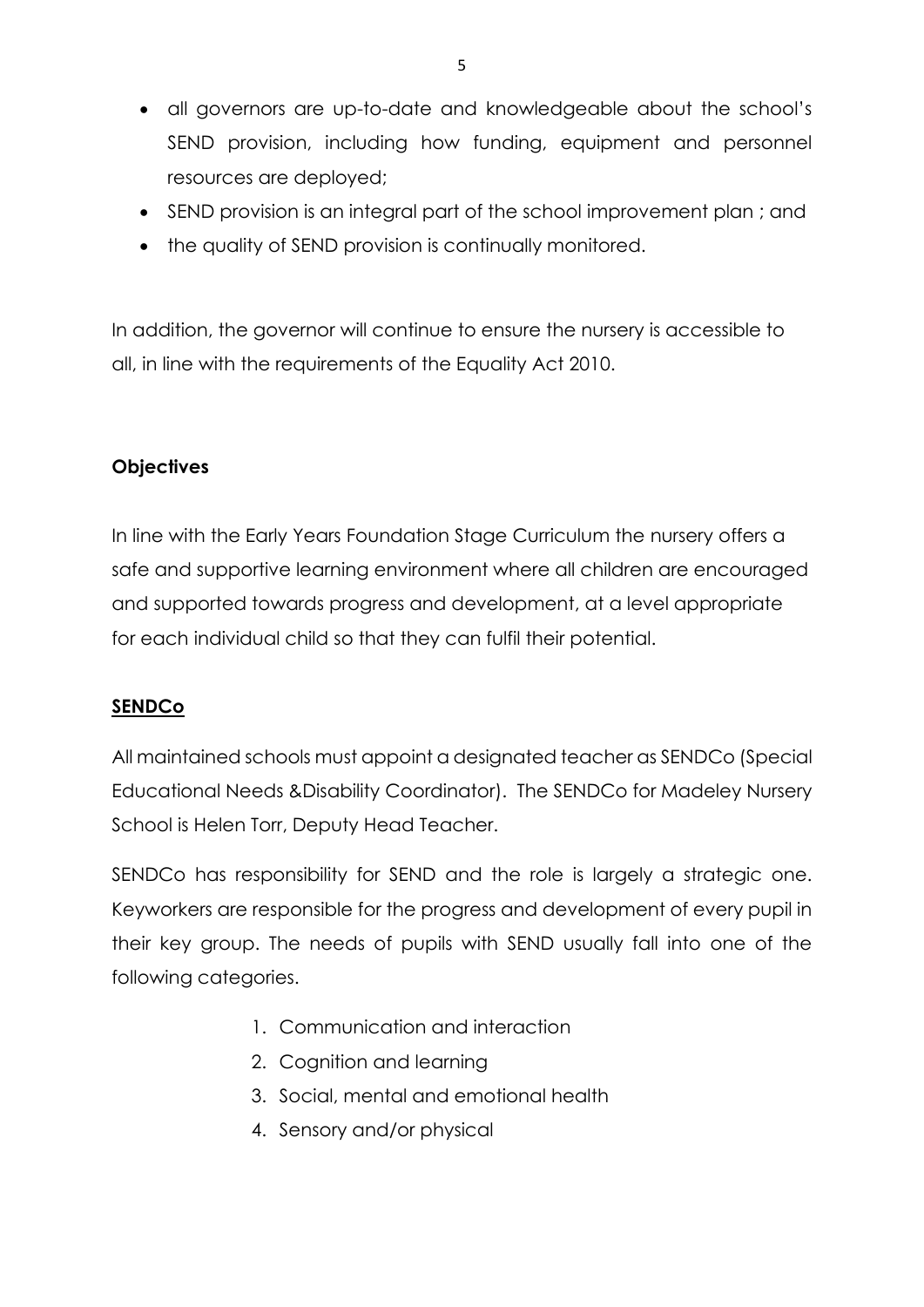A SENDCo (Special Educational Needs & Disability Coordinator) working with SEND, particularly through Early Support and Individual Plans, working closely with the Head and fellow teachers should be closely involved in the strategic development of the SEND policy and provision. The SENDCo has day to day operation of the school's SEND policy and for coordinating provision for pupils with SEND.

- ensuring that the special educational needs and disability policy is adhered to in the daily operation of the nursery;
- co-ordinating provision for children on the special educational needs and disabilities register with other members of staff;
- liaising with parents, staff and other agencies;
- advising and supporting colleagues within nursery;
- making sure that appropriate Individual Education Plans (IEP's) are in place; and
- ensuring that relevant background information about individual children with special educational needs is collected, recorded and updated.
- ensuring where possible any significant training, adaptations, risk assessments and planning is in place before the start date for children with high level complex need.
- Ensuring the Local Offer is updated and on the Nursery Website
- Ensure parents/carers are aware of [Telford and Wrekin Local Offer.](http://www.telfordsend.org.uk/localofferservices/info/1/home/31/send_guidance)
- To plan and write IEP'S alongside Key workers and parents/families
- To support staff in accessing relevant training and workshops.
- To access the Local Authority SENDCo Network meetings

At Madeley Nursery School the SENDCo will be assisted by Early Years Educators, Victoria Waring .

Mo Bowers will support staff who recognise children in their key groups with social and emotional aspects of learning and sensory needs with a particular focus on understanding children with Autism. Practical strategies for the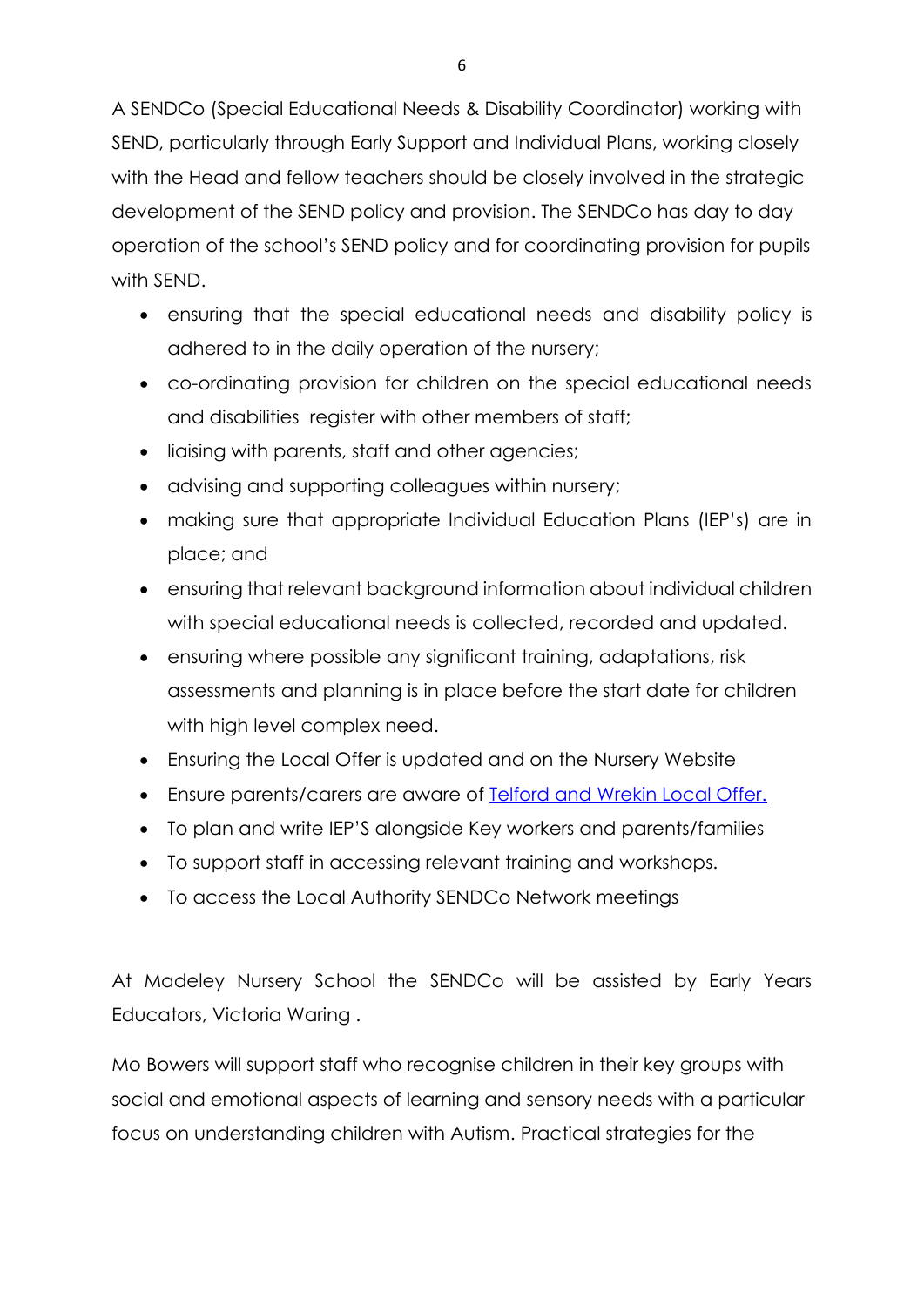graduated approach for our children on the SEND register; breaking down tasks within the IEP'S.

Identifying needs in the early years Taken from the January 2015 Code of Practice (p84)

5.27 In addition to the formal checks, early years practitioners working with children should monitor and review the progress and development of all children throughout the early years.

5.28 Where a child appears to be behind expected levels, or where a child's progress gives cause for concern, practitioners should consider all the information about the child's learning and development from within and beyond the setting, from formal checks, from practitioner observations and from any more detailed assessment of the child's needs. From within the setting practitioners should particularly consider information on a child's progress in communication and language, physical development and personal, social and emotional development. Where any specialist advice has been sought from beyond the setting, this should also inform decisions about whether or not a child has SEND. All the information should be brought together with the observations of parents and considered with them. 5.29 A delay in learning and development in the early years may or may not indicate that a child has SEND, that is, that they have a learning difficulty or disability that calls for special educational provision. Equally, difficult or withdrawn behaviour does not necessarily mean that a child has SEND. However, where there are concerns, there should be an assessment to determine whether there are any causal factors such as an underlying learning or communication difficulty. If it is thought housing, family or other domestic circumstances may be contributing to the presenting behaviour, a multi-agency approach, supported by the use of approaches such as the Early Help Assessment, should be adopted.

7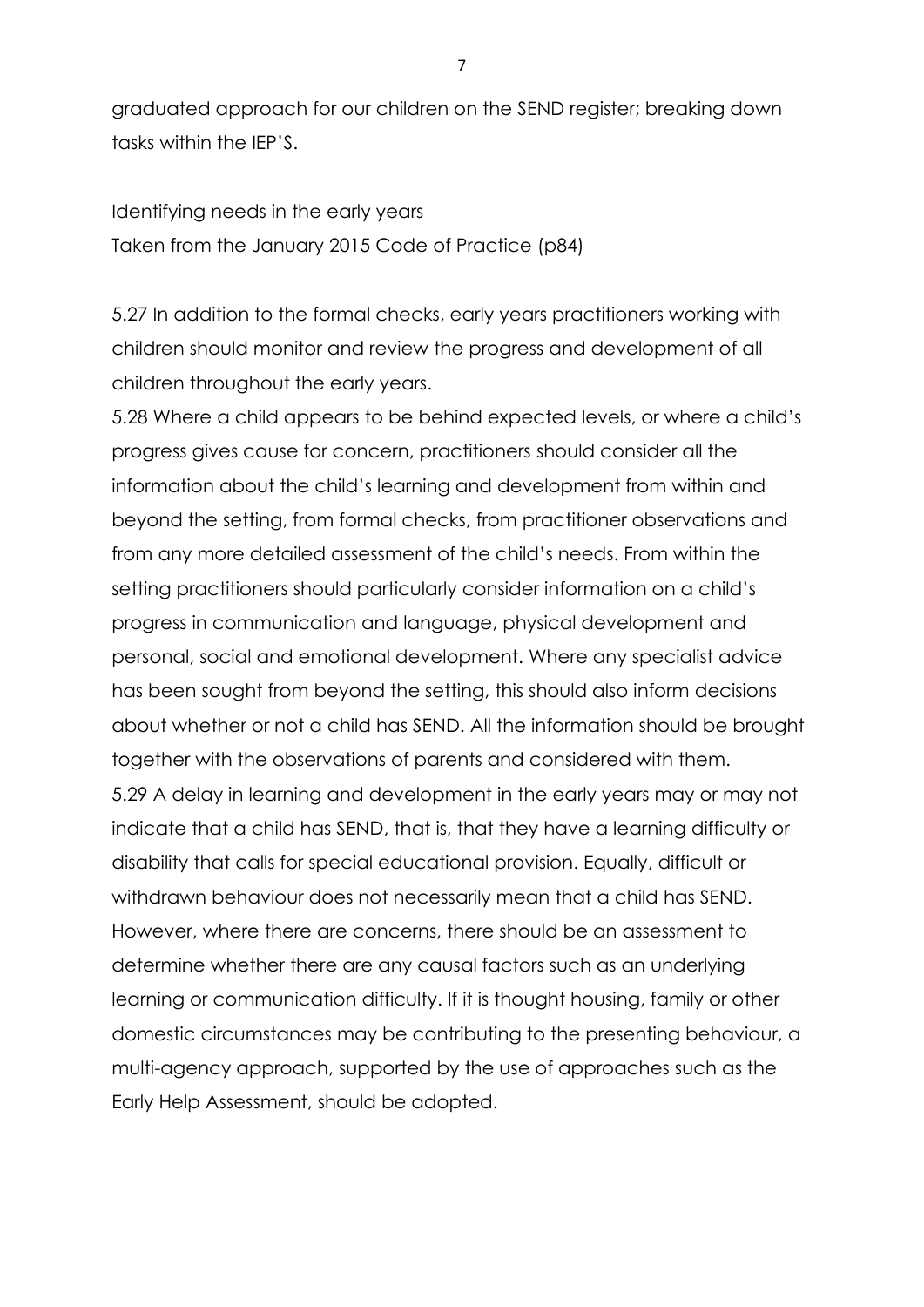#### **Identification and Assessment**

At Madeley Nursery all children are assessed as part of their daily access to the EYFS. All children develop differently and the curriculum is differentiated to meet the needs of all children. The SENDCo will regularly attend staff meetings (staff identified within the EYFS as Keyworkers) to establish any concerns they have with a child's ability to access the differentiated curriculum and environment offered or concerns with a child's progress. Issues raised would be in particular around social and emotional development, communication, learning and sensory needs, access to activities and resources.

Further time for monitoring of the child, if appropriate, supported by the SENDCo will then be undertaken. A discussion with the child's parents/carers will then take place to look at progress, the child's strengths and consider the need for additional intervention.

#### **A Graduated Approach using evidence-based interventions**

Once a difficulty has been identified and discussed with parents the Key worker and SENDCo will seek to put support in place to develop specific skills and address the needs of the child. This will be recorded on an Individual Plan (IEP) that is shared with parents and regularly reviewed. The IEP will target just a few specific skills. Some children may require similar support and may have targets which are the same, but they will be reviewed individually. Targets will be worked on regularly, as part of their usual session. If the child continues to find it difficult to access their environment or curriculum and progress to a specific target set in an IEP is inconsistent then an additional referral to outside agencies may be appropriate. For the majority of children this will be referral to the Early Intervention team at Telford and Wrekin

8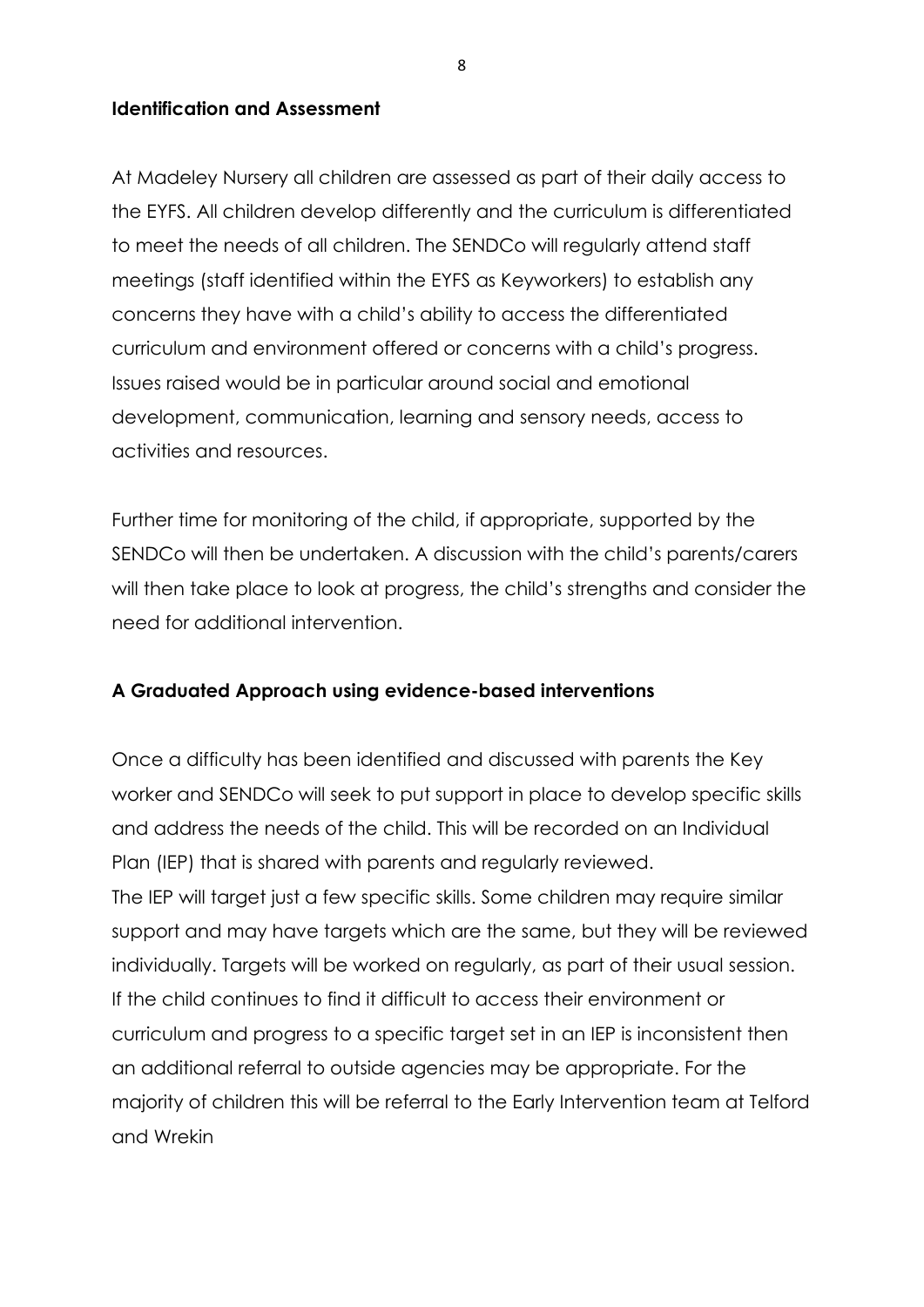#### **Involving Specialists**

The nursery will work with parents to involve specialists so that advice may be gained in how best to continue to support needs and to gain advice on successful interventions and evidence-based programs.

All children, will continue to have the range of differentiated activities, monitoring and assessment that is offered to every child; their provision to address specific needs will be in addition to universal provision. Some children may have the support of an outside agency and not need to be identified as having SEND. Where the child's needs can be met within usual differentiated provision and curriculum progress is good, then there is no need for the child to be identified as having SEND. This might include for example children who access physiotherapy, and with orthotics are able to access all equipment, or children who have a speech production delay but where their access to the social and learning opportunities in the setting are

For a very few children there may be further referral to the Local Authority. This is for children with high level needs which will be ongoing. For the majority of children, they will have been through the above graduated response for some time before this and their needs will be well identified.

#### **The current SEND code of practice, 2015 indicates that:**

well managed with usual provision.

'For children and young people with more complex needs a co-ordinated assessment process and the new 0-25 Education, Health and Care Plan (EHC plan) replace statements and Learning Difficulty Assessments (LDAs)'

#### **Working with Parents**

All parents are welcomed into Madeley Nursery and we aim to work in partnership with families to meet the needs of their children. Parents are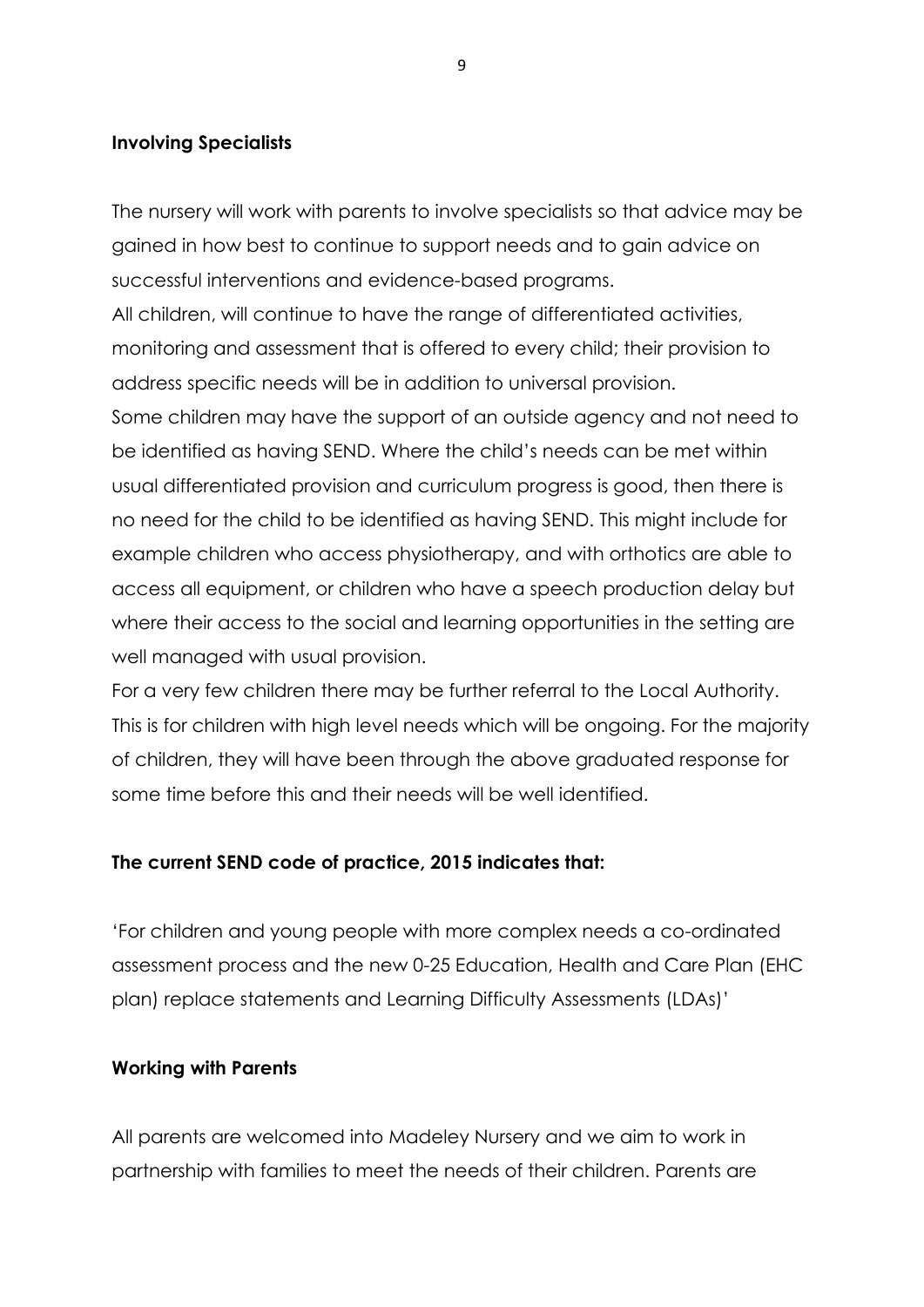made aware of whom the SENCo is and SEN provision in the School through newsletters, induction sessions, and parent consultation events. Parents are invited to meet the SENCo at any point they have a concern with their child's progress or access to the curriculum.

For some parents of children with complex needs, including complex medical needs, this will require a meeting before the child begins in nursery. This will be to ensure that training, equipment, resources and possibly risk assessments, handling plans, Individual Health Care Plans are included in the Individual Plan (IP).

Parents are asked to contribute to their child's IP, in setting targets and reviewing progress. Sometimes they will be asked to support referrals, to Speech and Language Therapy or the IDS for example. No referrals will be made or discussions had with outside professionals without written parental agreement, except where there is a risk to the safety or well-being of the child.

All parents have access to the SEND Policy and also the School SEND offer which outlines help available at Madeley Nursery. All parents are made aware of Telford and Wrekin's [Local Offer and SEND page online](http://www.telfordsend.org.uk/localofferservices/info/1/home/31/send_guidance)

# **Resources Provided for Children with Special Educational Needs**

The staff will encourage children with Special Educational Needs to make the best possible progress by:

- Working in small group and pairs on activities with a focus agreed by the keyworker and SENDCo
- Providing additional support from adults when needed.
- Adapting activities or environments where appropriate.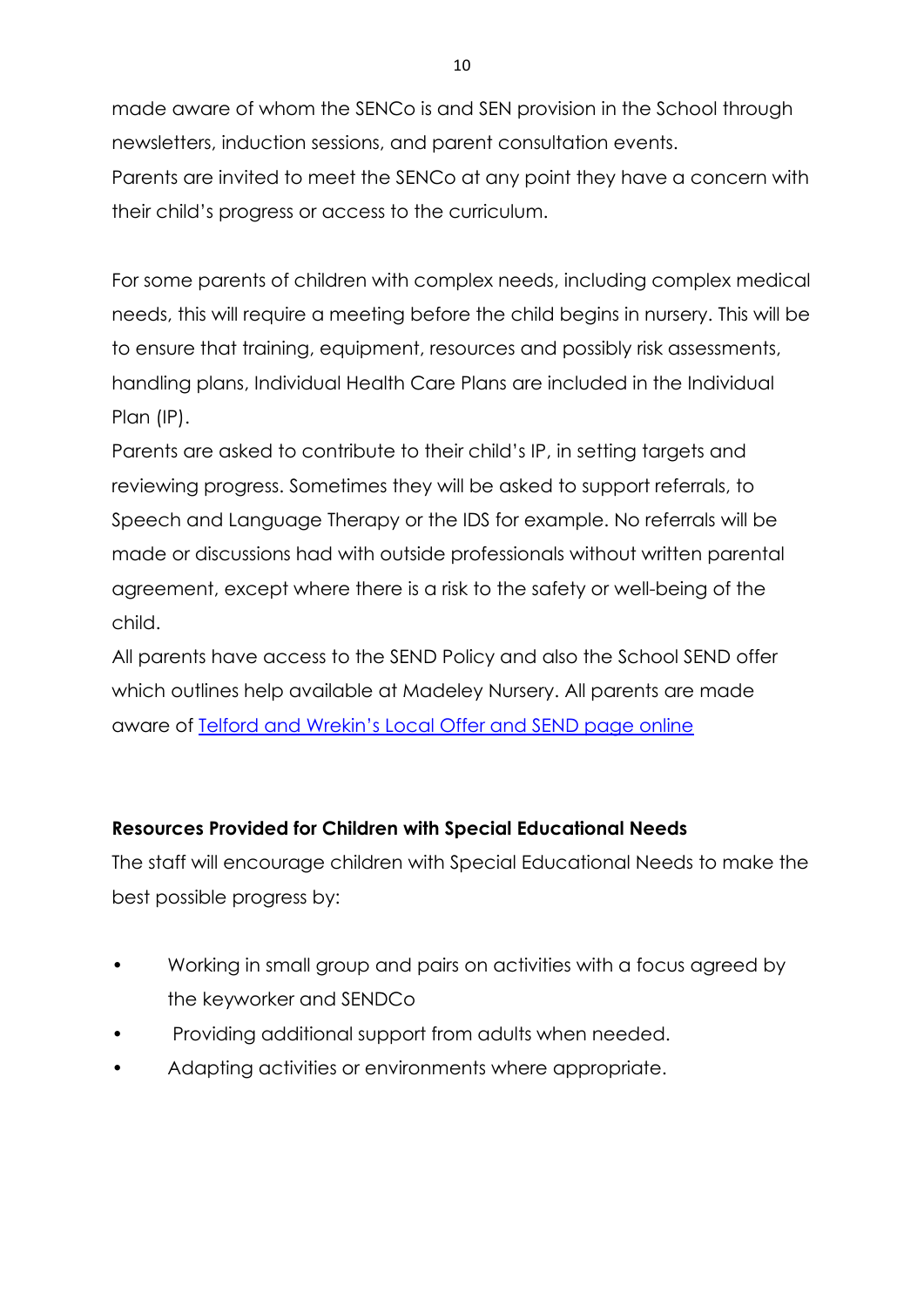In line with the requirements of the disability sections of the Equality Act 2010, the Schools will seek to put in place any facilities or adaption's necessary as soon as funding is available.

• Supporting those who need help with communication, language and literacy skills by using:

- Alternative and augmentative communication e.g. signs and symbols.

- Using visual and written materials in different formats e.g. large print, taped materials, ICT.

- Using materials and resources that children can access through sight, touch, sound and smell.

- Supporting those who have particular difficulties with behaviour by:
- Encouraging and promoting positive behaviour.
- Putting a behaviour plan into place, agreed with parents
- Supporting families in accessing support outside Centre resources if appropriate

# **Monitoring and Evaluation**

The SEND policy is monitored and evaluated by the designated member of the governing body.

• The designated member of the governing body is Helen Beale. The designated member of the governing body will visit the nursery termly to discuss the arrangements for SEND children with the SENCo. The learning environment and the curriculum are also monitored for evidence of inclusion and meeting the needs of children on the SEND register through the termly visits. This is then reported back at the next full governors meeting.

• The SEND governor along with the Health & Safety governor will be supporting the Head teacher with any necessary planning for ensuring that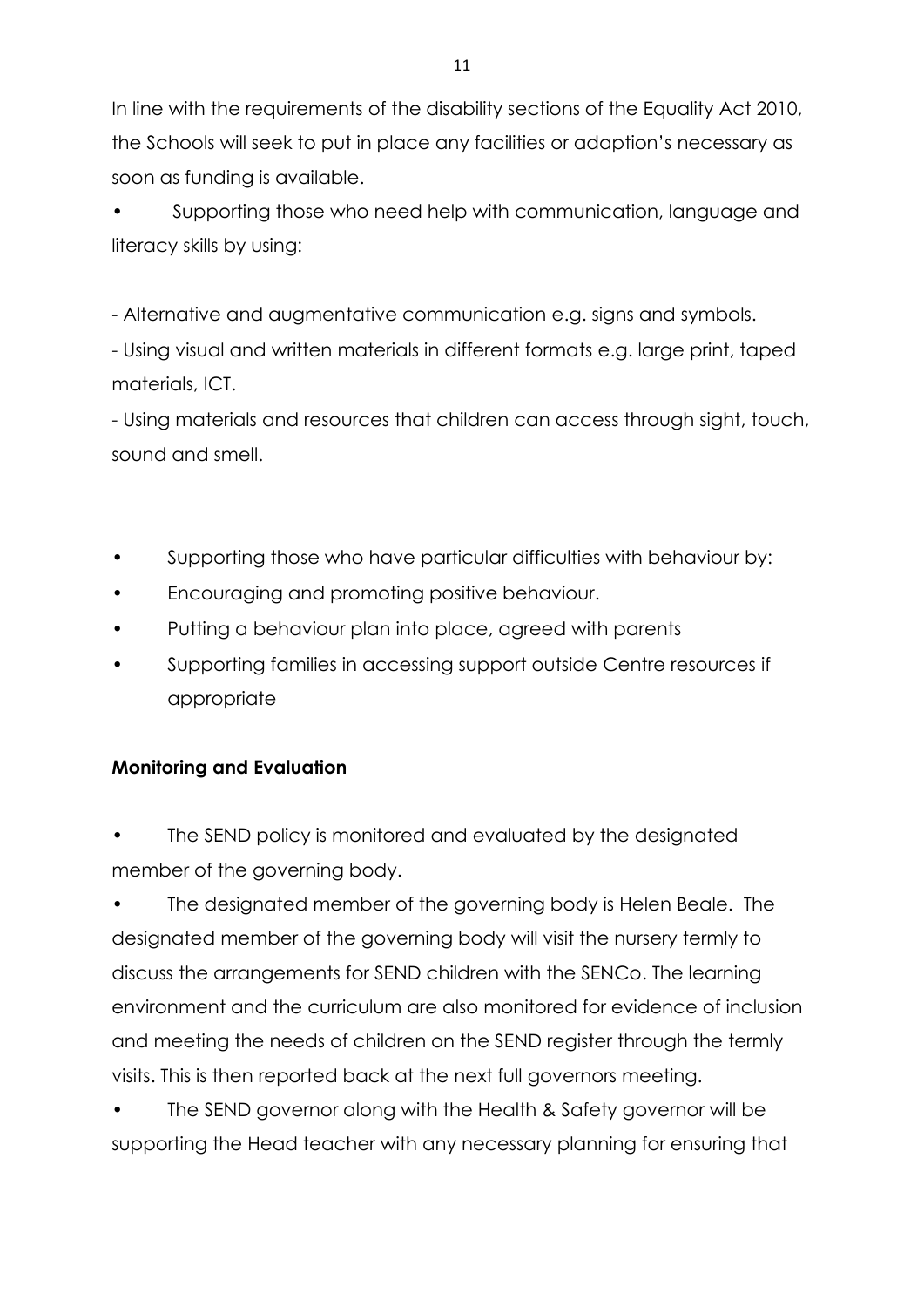the nursery is accessible to all and meets the requirements of the Equality Act 2010.

Training needs will be identified in three ways:

- through the school's self-evaluation framework
- through individual CPD requests
- through meeting the needs of individual children.

This may include meeting health and care needs, requiring the training by Health staff in, for example, managing a gastrostomy feed, suctioning or by an IDS MH trainer in manual handling.

• Any issues with Policy, practice or provision should first be discussed with the SENCo or Head Teacher. Further advice can be found in the Complaints Policy.

The new SEND code of practice, in line with the developments of the Education Act 2011, has been in place since 2014. The settings are committed to a policy of inclusion for all and therefore this policy will remain until after the Local Offer is fully in place, maintaining good practice, and will be rewritten to reflect any new legal requirements as appropriate.

# **Safeguarding**

Staff are very aware of the vulnerability of children with SEND and will be highly vigilant with safeguarding practice. All staff have read, understood and signed our policy and the Local Authorities policy on [Keeping Children Safe in Education.](http://www.telfordsafeguardingboard.org.uk/lscb/downloads/file/96/keeping_children_safe_in_education_-_info_for_all_school_and_college_staff_july_2015) Safeguarding is an agenda item in all staff meetings.

# **Cultural Awareness**

For children with SEND as with all families' it is the responsibility of key staff to ensure they are familiar with their key family's cultural practices which may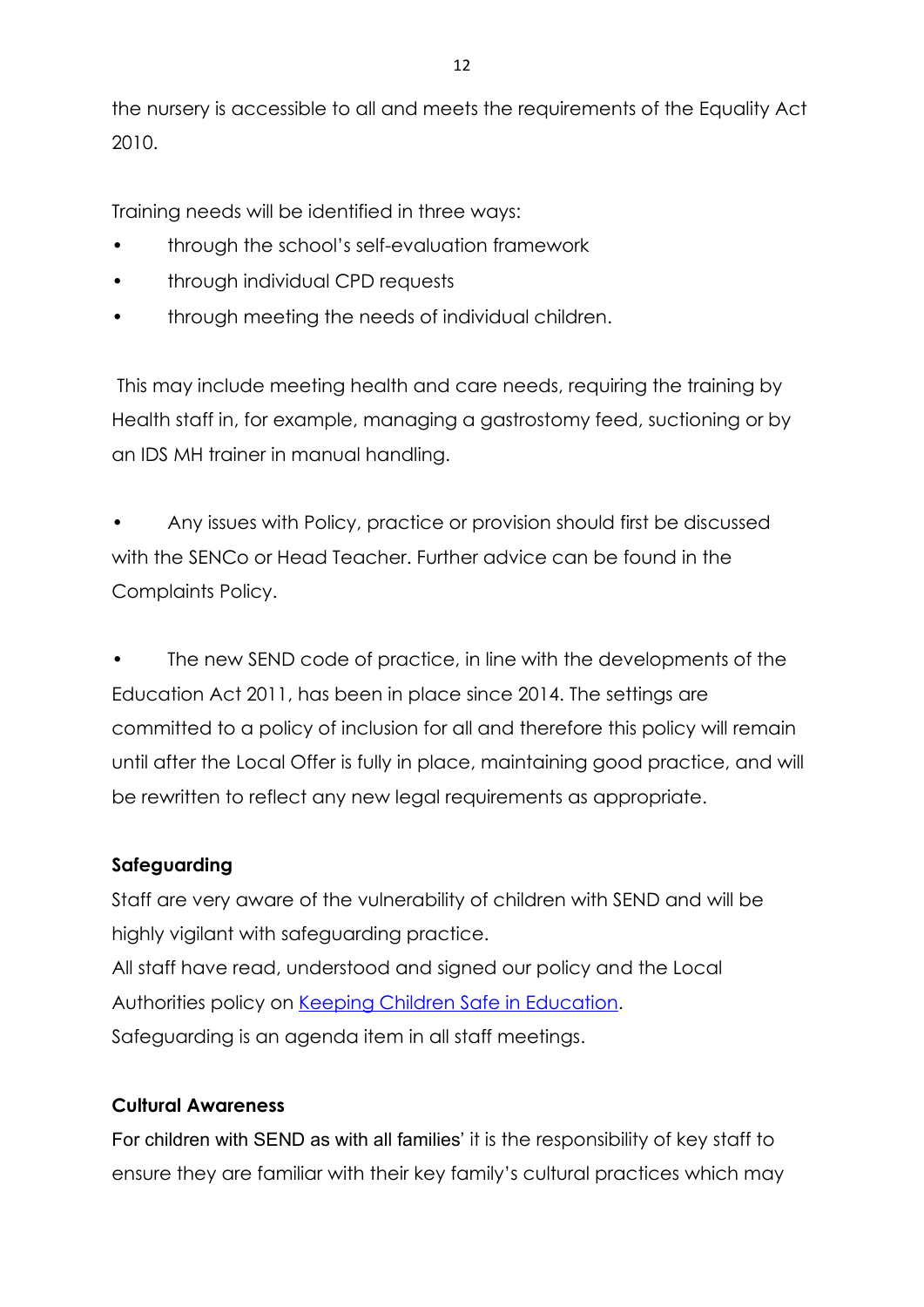have an impact on the children's experiences within nursery. This information will be shared between the key person and families during the initial home visit or transition meeting in nursery. Staff will then need to share relevant information with all nursery staff to ensure Inclusive practice within the nursery curriculum and environment. Information of cultural practices will be shared through staff meetings.

#### **Transition to School**

- We aim to support a positive transition to school for children with special educational needs. This may involve direct liaison with the receiving school and the provision of appropriate reports. Parents will be kept informed of all information passed on.
- In exceptional circumstances we may support school visits with key staff to aid transition for children. This will be done in conjunction with the receiving school and parents.

# **Confidentiality**

• All information and IEP's on each individual child identified as having special educational needs will be kept strictly confidential within the nursery.

| Status                | Agreed                                        |
|-----------------------|-----------------------------------------------|
| Agreed at:            | <b>Governors General Purposes</b>             |
| Effective from:       | Spring 2022                                   |
| To be reviewed by:    | <b>General Purposes Committee Spring 2023</b> |
| Responsible person in | Helen Torr                                    |
| school:               |                                               |